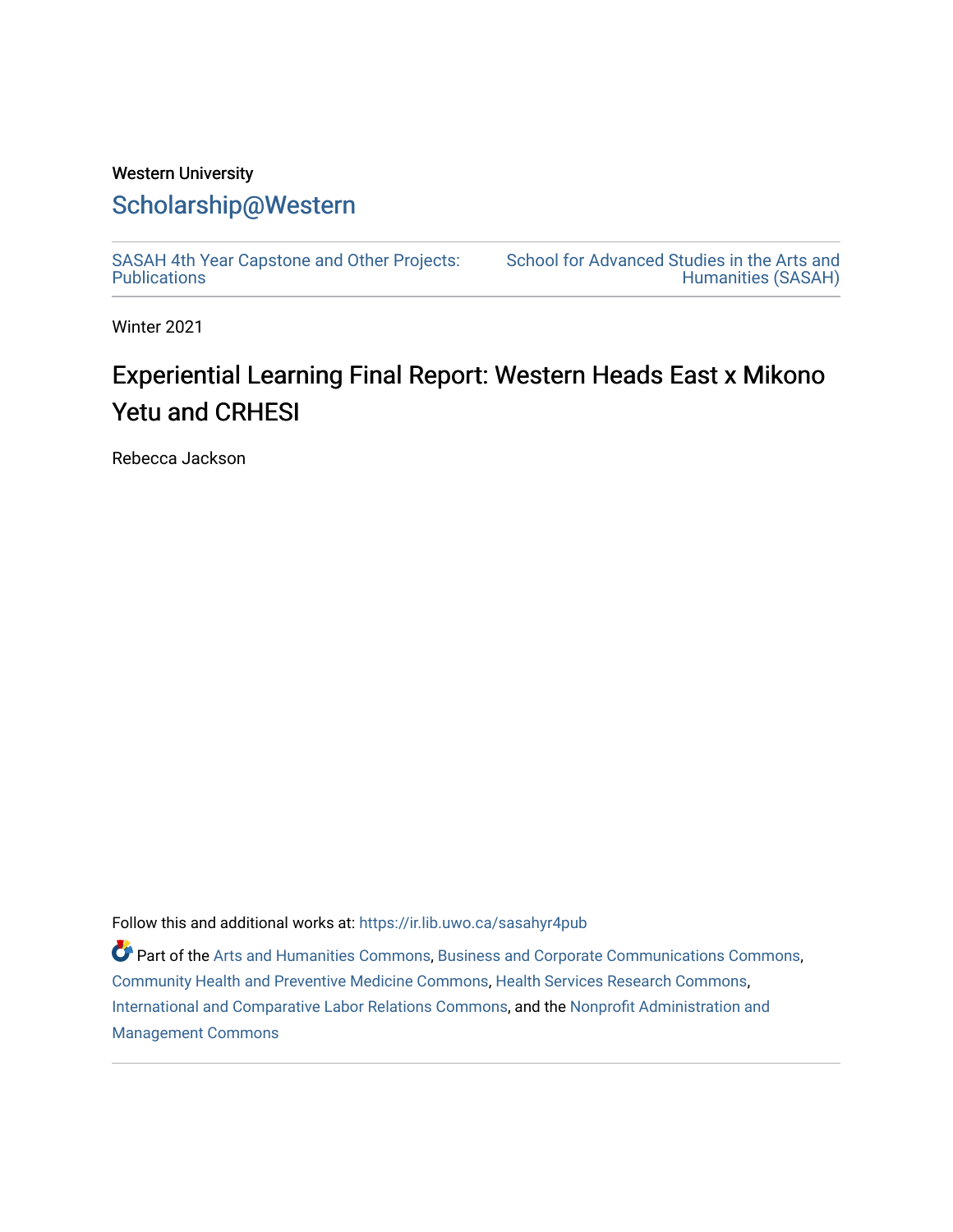Rebecca Jackson Dr. Barbara Bruce CEL Final Report April 1, 2021

#### Experiential Learning Final Report:

Western Heads East x Mikono Yetu and CRHESI

For my SASAH Experiential Learning credit, I completed two placements during my final year of university. For my first placement, I completed a remote internship with Western Heads East over the summer of 2020. I worked alongside two of my peers to develop a website for the East African, non-governmental organization (NGO) "Mikono Yetu." My second placement with the Center for Research on Health Equity and Social Inclusion (CRHESI) took place during the fall term of my final year at university. The main goal of this placement was to create a dispersible infographic that supplied information to healthcare providers about how they can help migrant agricultural workers access safer healthcare. Both placements offered me the opportunity to refine skills I had previously established while working towards my arts-andhumanities degree, as well as to develop new skills. They also provided me with experience in different professional work settings and have impacted my next steps as I look past graduation to the future.

To begin, I will discuss my internship with Western Heads East. The overarching goal of this internship was to design an accessible website for the Mikono Yetu organization which appropriately showcased their programs and the positive work they do to promote female empowerment and economic independence. To do this, we had to meet various secondary goals as well: firstly, my peers and I had to collaborate with our community partners (Maimuna and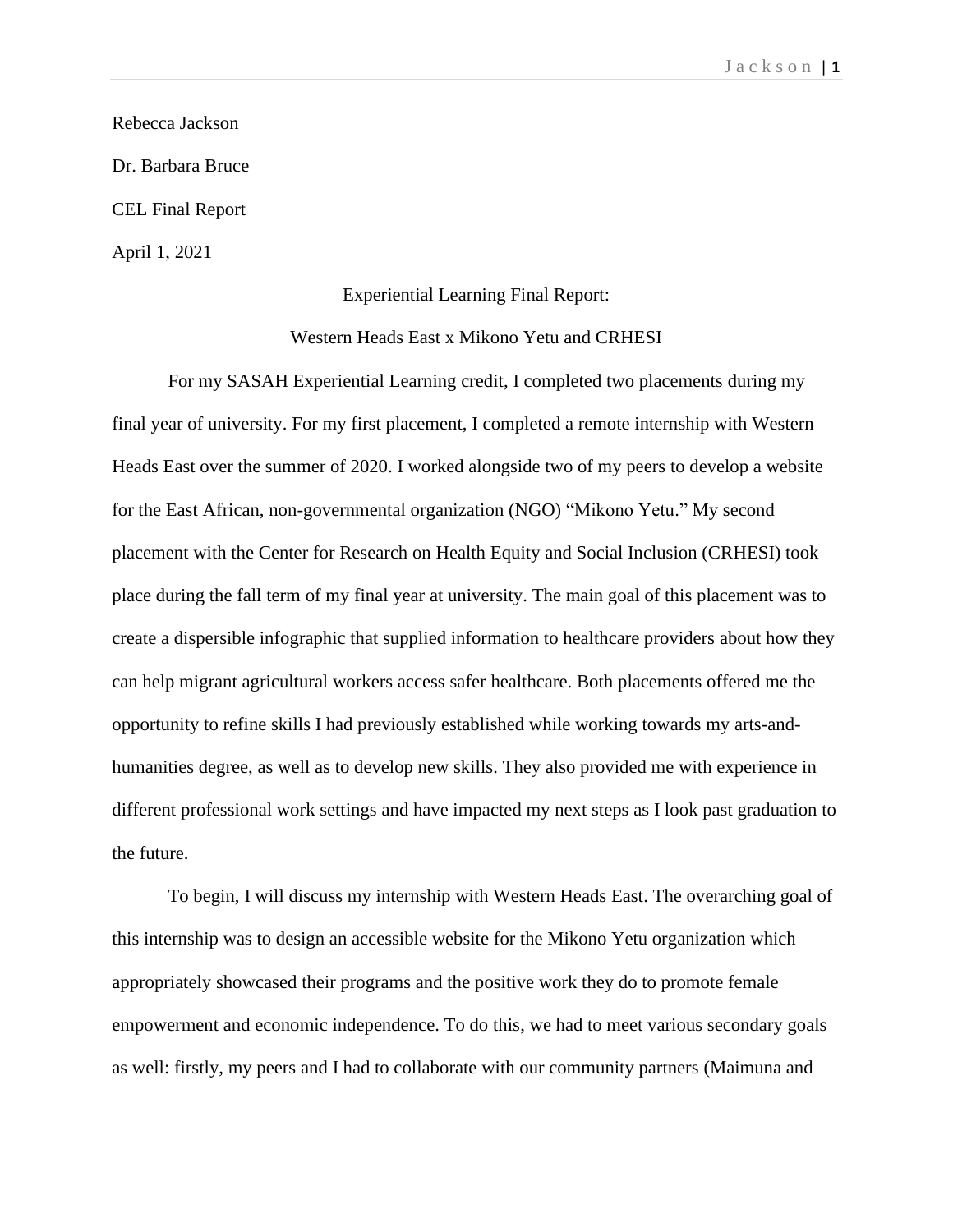Paul) to learn about the organization and to understand their vision for the website. It was important to establish that relationship early on, so we could have open channels of communication through which we could consistently assess their needs as we presented various drafts of the site.

Another goal we had was to edit the textual content of the old website for grammar and consistency. The fact that we were not only creating the website platform but also reading extensively about their goals and programs resulted in us developing an even deeper understanding of the work they do and how the organization has grown over the years. This experience provided me with many opportunities for personal growth and the chance to further my education in a more professional setting. This allowed me to see how my degree has set me up for success, in terms of the numerous doors it may open in the future. Some of the skills I developed included technological, communication, critical thinking, adaptability, and teamwork skills.

I had already begun to develop my technological skills through previous SASAH courses, but this internship gave me a chance to expand upon them significantly. To design the website, I knew I had to be confident using WordPress and other platforms such as Adobe XD, and while I had a basic understanding of these applications, the project quickly revealed a need to supplement that knowledge. Through the various edits, drafts, and group sessions with my partners, these skills were refined as I explored new tools that I had not used before and became aware of the areas in which I needed to improve. This was my first opportunity to use my technological knowledge outside of a classroom setting; it was a steep learning curve as well as an important learning experience. I could not allow my limited technological background to hinder the final product, so I had to fill in any gaps I encountered and learn on the spot. Although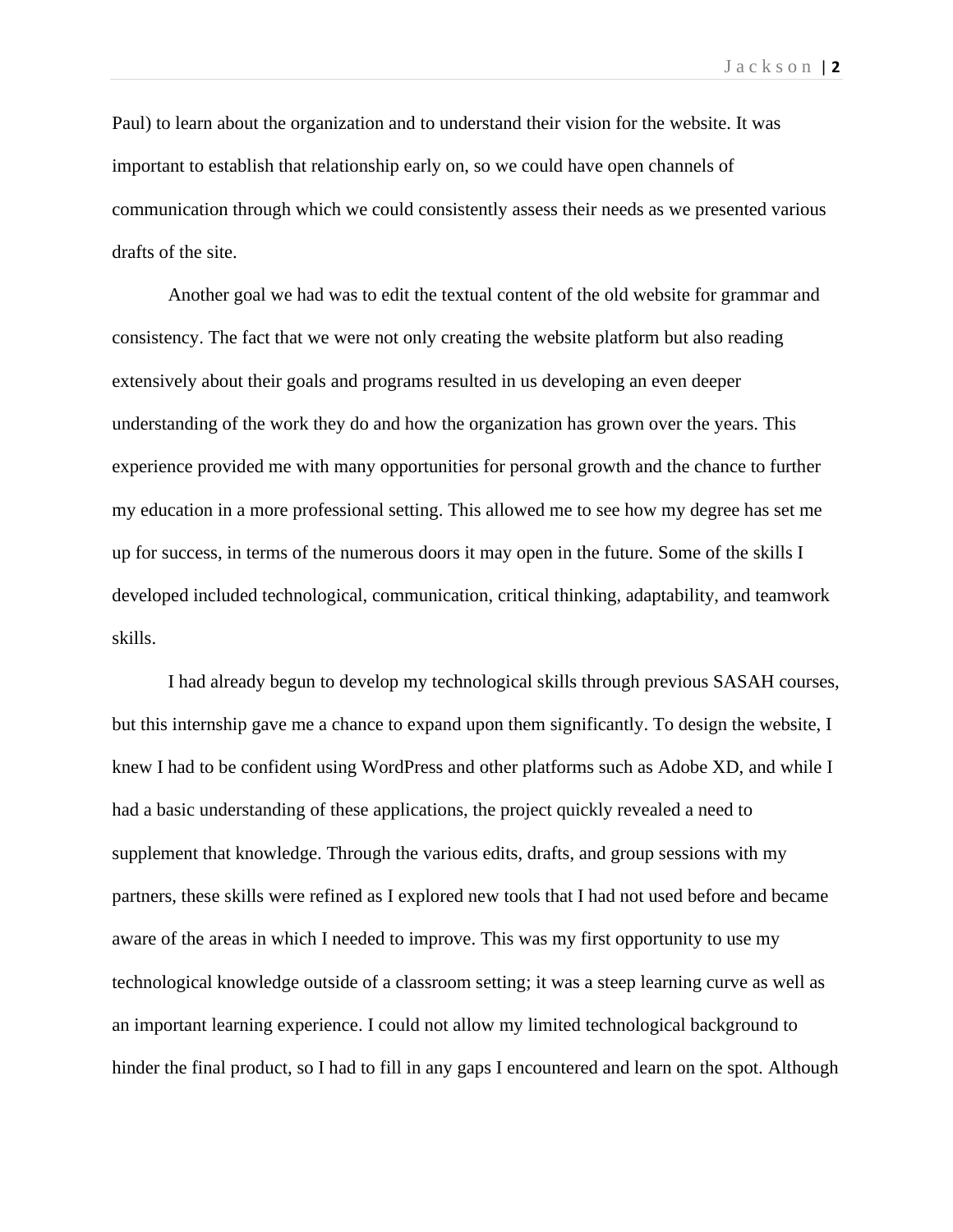there were obstacles that we had to overcome, through additional website design education, we

persevered and were able to develop a cohesive and visually aesthetic website:

### Image from the Home Page of the Completed Website



Link to the full website:<https://www.mikonoyetu.co.tz/>

The website design education and my enhanced technological skills have already proven to be extremely useful, as they have helped me gain employment: I designed a website for "Consolidated International Inc.," a new shipping-insurance company in Piraeus, Greece, over the course of the winter semester. The experience I had with Western Heads East had allowed me to practice my design skills so that I could do everything the company asked for which boosted my confidence even more. They recently asked me to design a second website for a sister company which I will be working on over the summer.

Arguably the most important development opportunity this internship provided me with was the chance to enhance all facets of my communication skills. Working with my group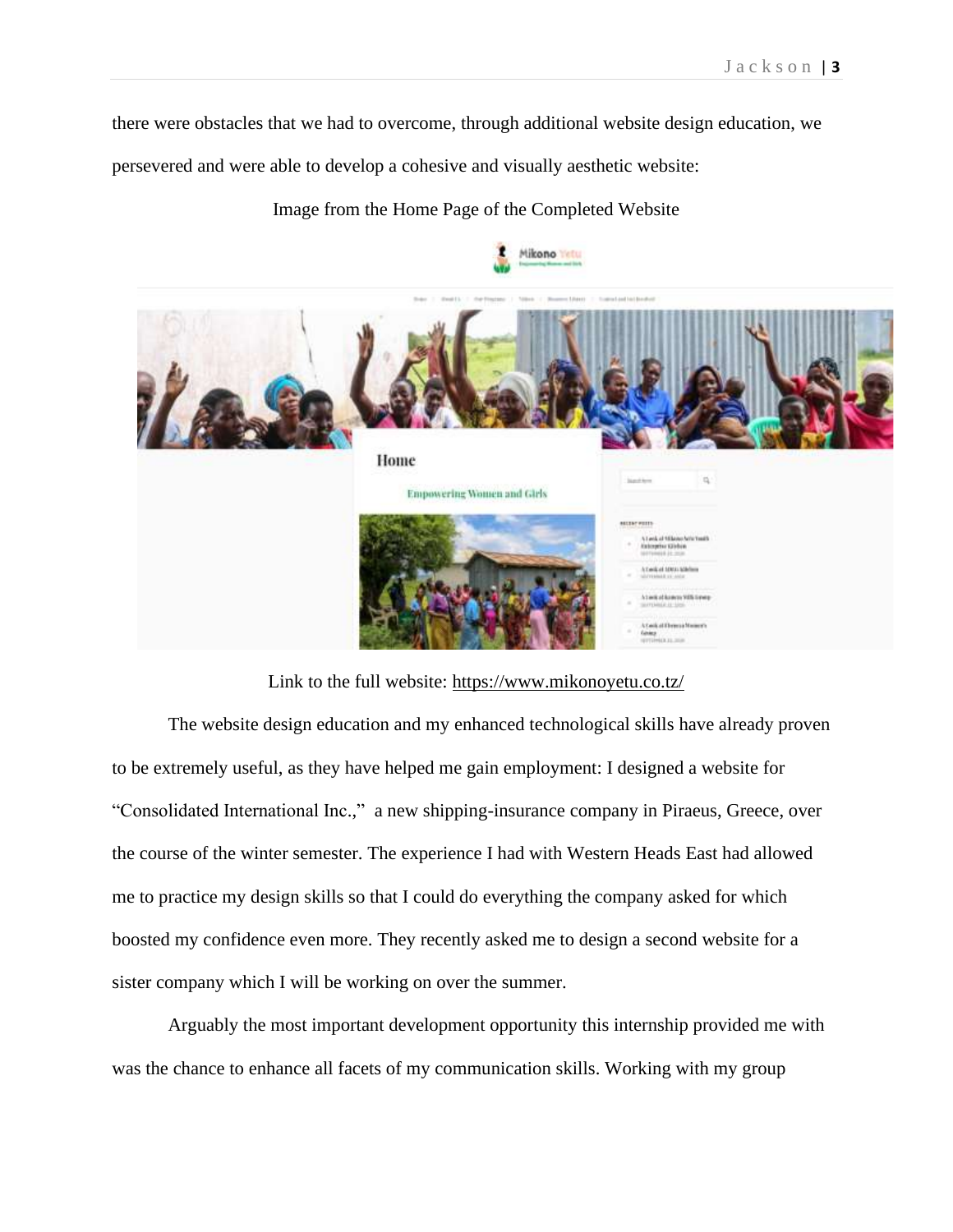members, Jade Rozal and QingXiao Cui, the Western Heads East Internship team, and our East African community partners meant that there were numerous "moving parts." Therefore, clear communication was crucial for the successful dissemination of information across the various channels. Additionally, the group aspect of the project presented challenges of its own: I enjoy working in groups and have had previous experience of group projects in SASAH, but it was difficult to split up the tasks in this case because we were all working towards the development of one final website. We were ultimately successful in dividing the workload between us; however, clearer project planning from the outset would have saved us a lot of time and made our work timeline more effective.

Our project with Western Heads East was just one part of their larger internship program, which was led by Robert Gough, Stephanie Huff, and Maria Rodriguez. One of our responsibilities was to share our progress with our supervisors and the other interns at weekly meetings. This was a great opportunity to further our communications skills, as well as a chance to experience working in a professional environment in which we had to report back to our superiors and were part of a larger organization. Our supervisors were always prepared to answer any of our questions and provide direction if we needed it, but they also allowed us to explore our own ideas and to experiment freely with creative expression in how we presented the website. Their trust in our ability to manage the project helped me gain a lot of confidence and made me feel more certain when it came to decision-making.

My communications skills were most significantly developed through my working relationship with our East African community partners, Maimuna and Paul. My group members and I realized from the outset that it was important for us to establish strong connections with them so that we could amplify their voices and their organization, as opposed to highlighting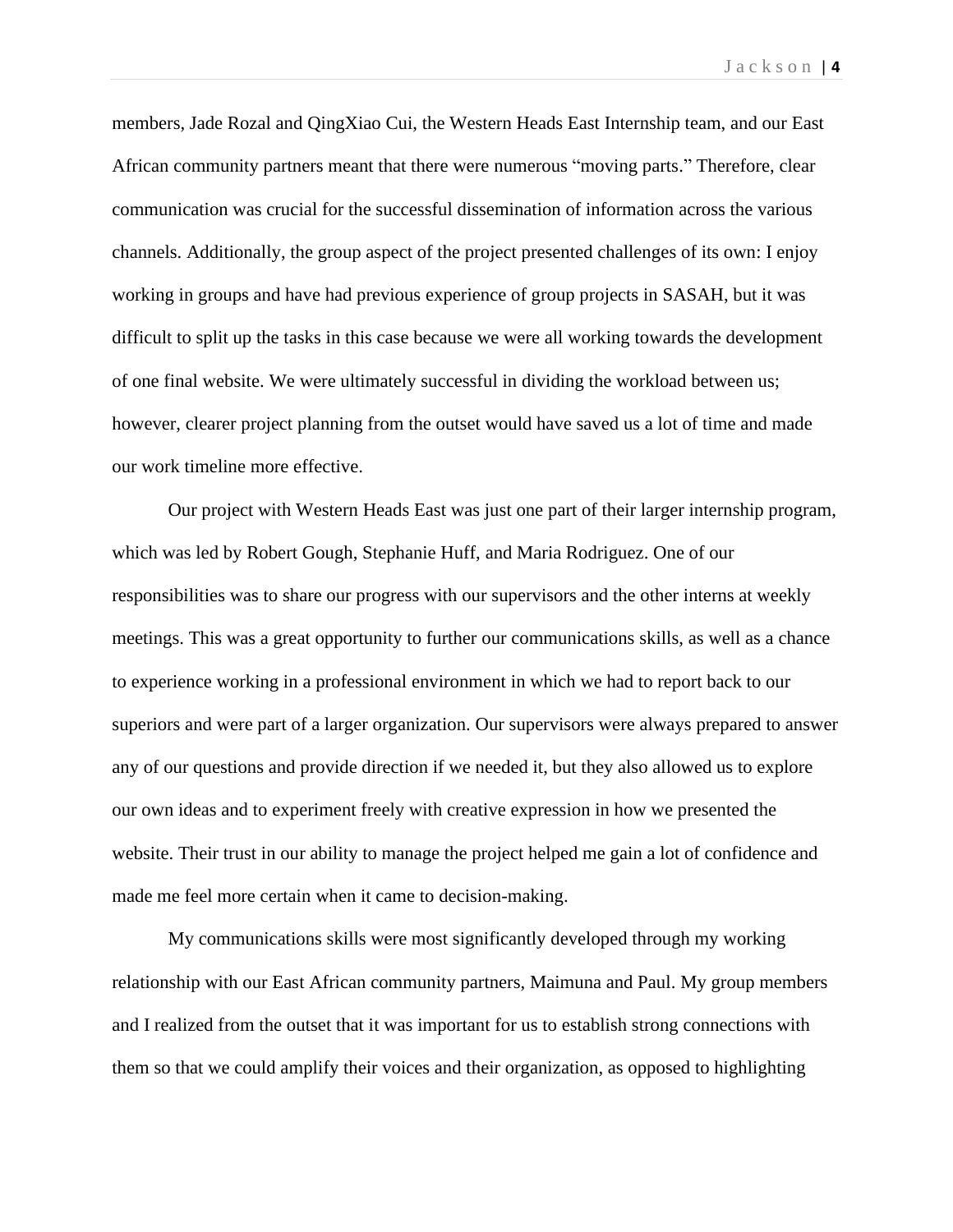what we felt was important. This organization is directly related to their experiences, and as such, I made sure not to allow my own biases to affect my decisions but follow their lead and focus on what they prioritized. This was initially challenging as I had to take the time to actively acknowledge and challenge the westernized perspective that I bring with me as a result of my experiences, and it became clear that concise communication was a crucial step for us to take to make sure the website reflected their values and perspectives.

Although there were no explicit language barriers, since our partners spoke perfect English, I was very mindful of the fact that we were communicating interculturally, and the ways different cultures express themselves can vary. Relatively early on, we suggested that we add a "Donate" button to the pages on the website, and our community partners explained to us that they would prefer we used other wording and labeled the button, "Get Involved." This label ensured that people knew they could contribute to the project in ways other than through monetary donations, which was important to the organization as it aligns with its inclusive values. This alerted me to the necessity of communicating my ideas as opposed to simply assuming that my community partners would understand vague statements and be on the same page.

Acknowledging cultural differences also reminded me of the fact that, while North American life is fast-paced and technology is immediately available, that is not always the case abroad. Therefore, clarity of communication also resulted in increased time efficiency because we were able to discuss any ideas or issues directly and could avoid sending numerous follow-up emails with extra information. Through clear communication and active listening, we were able to develop a site that reflected their vision. The ability to simultaneously connect with members of my community here at Western, whilst also connecting with our community partners,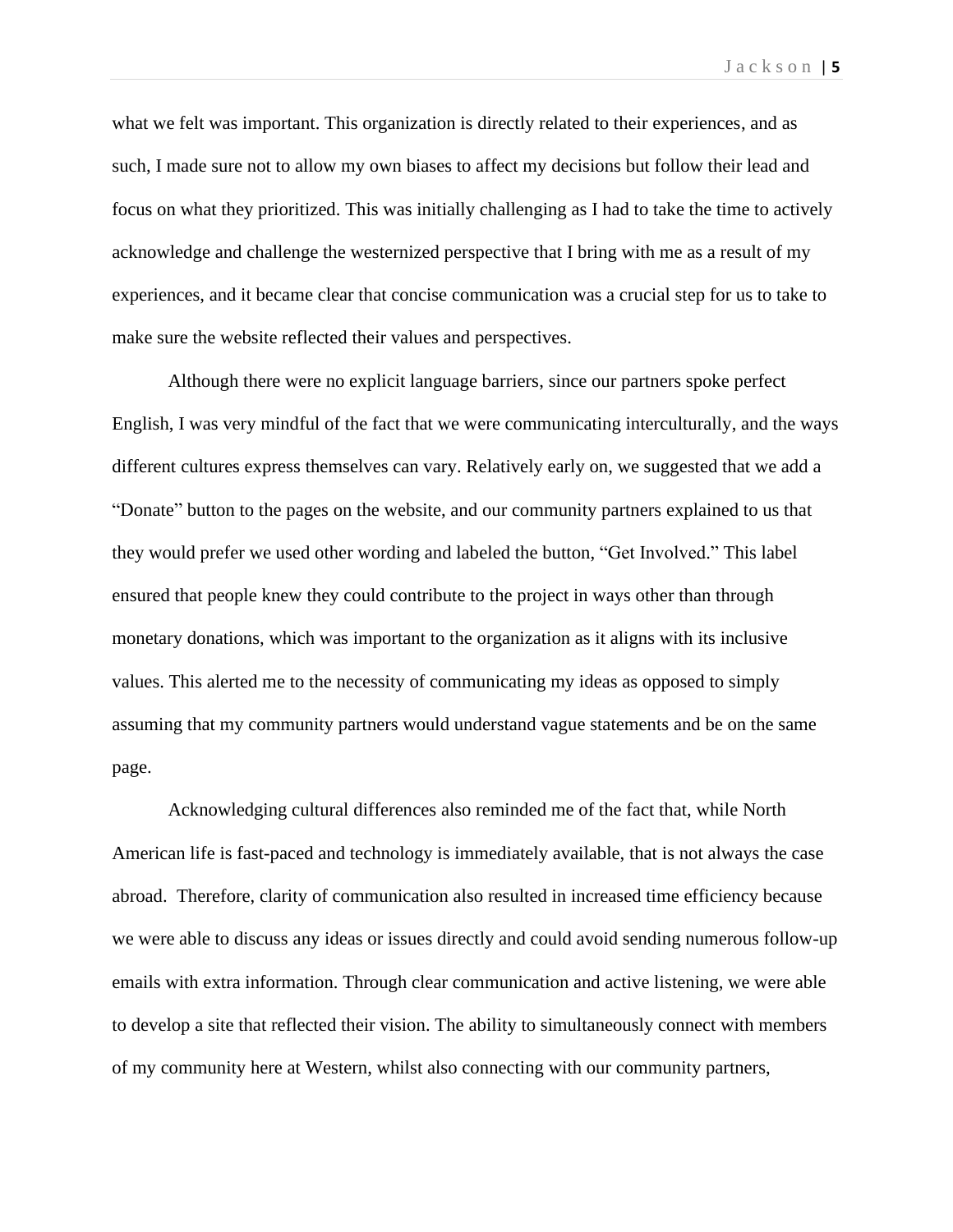Maimuna and Paul, was very powerful because it showed me how I can impact different communities and learn from others.

Finally, I strengthened my adaptability and critical-thinking skills as we had to navigate numerous technological issues when it came to the domain and hosting platform. Originally, we were going to redesign the old website. Therefore, our notes focused on making changes as opposed to creating something from scratch; however, a few weeks in, the old domain became inaccessible. While the new hosting platform was being set up, we had to entirely re-evaluate our approach and see how our notes on the old website could be used to create the new site. Learning how to change our plan quickly, rather than let the setback negatively affect us, was an important part of this internship, and the ability I gained to adapt and critically evaluate the situation are undeniably important skills I will use in the future.

Participating in this placement as a student allowed me to focus on the skills I have developed over the years in SASAH. Having already done projects, courses, and assignments, I felt prepared for the internship even when obstacles did arise because I had been equipped with the necessary skills to overcome them. Despite having been set up to succeed through my experiences with the SASAH program, I still learnt a lot of new things, especially how to translate skills developed in the classroom into a professional capacity. I was pleasantly surprised by how prepared I felt to take on this internship, and it helped me gain a lot of confidence in myself and my abilities. As someone who went to an international school from fifth grade until graduation, after which I became an international student at Western, I have always been interested in connecting with other communities and cultures. Until this internship, I had not realised that I had been subconsciously building my intercultural-communication skills. This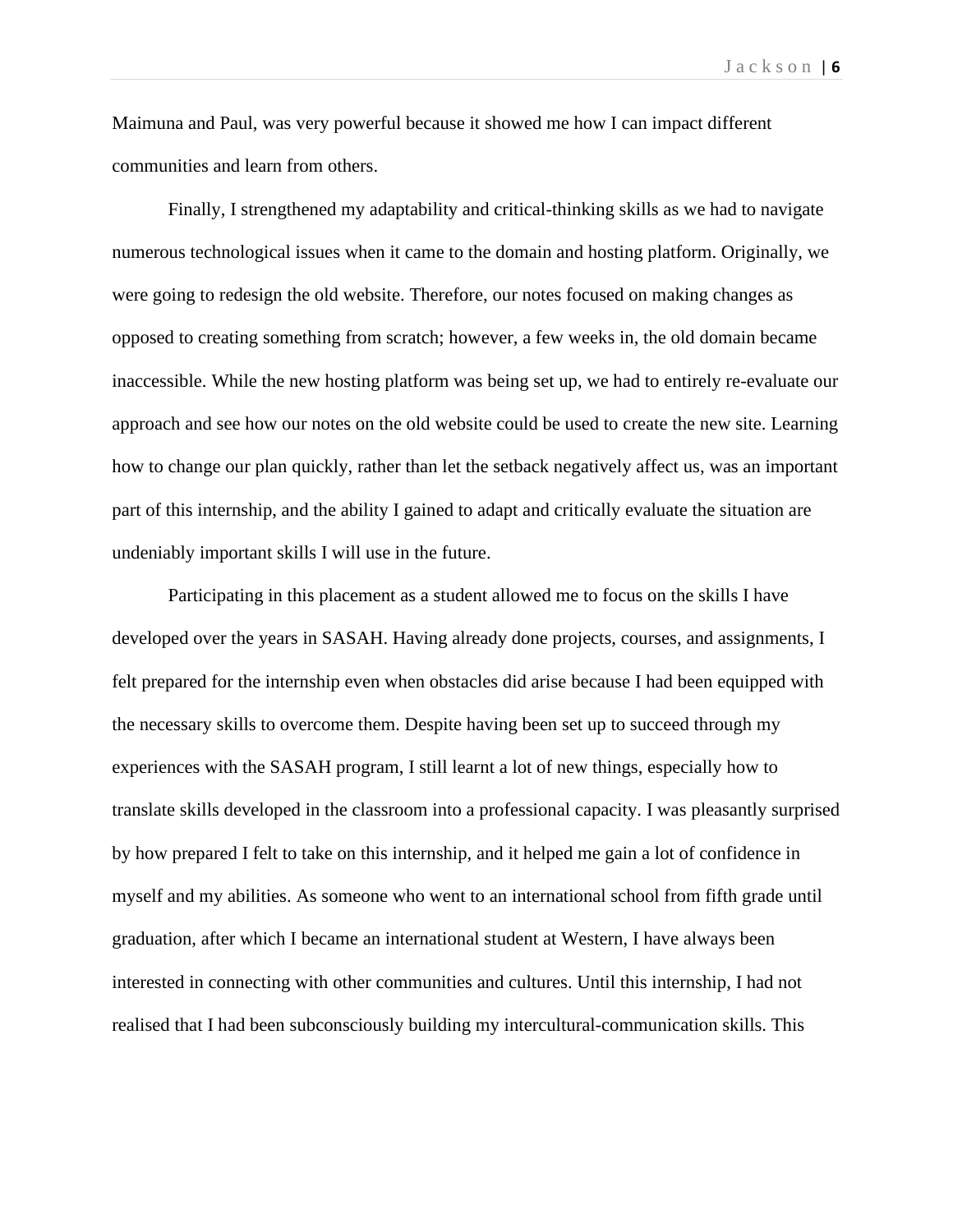understanding was a critical moment in my desire to work in the communications and culture industry in the future.

My second experiential-learning placement was with the Centre for Research on Health Equity and Social Inclusion (CRHESI). The goal of my project was to create an infographic based on Susana Caxaj and Katrina Plamondon's article "Nurses' Role in Improving Health Care Access for Migrant Agricultural Workers." The infographic outlines the various barriers Migrant Agricultural workers currently encounter to accessing healthcare, specifically those pertaining to healthcare coverage, translation options, disclosure of workplace injuries, and breaches of confidentiality. The infographic raises awareness about all these problems and suggests non-disruptive and plausible solutions.

Once again, this placement was an excellent way to further my academic development, and it naturally followed my SASAH education, providing me with the opportunity to explore future options. I was able to refine skills I had already established, as well as develop entirely new ones. The skills I got the chance to refine were my research, critical-analysis, and communication skills. I found these skills to be very important during the initial stages of the project because it was centred in the health-sciences sector and I was unfamiliar with the content matter. Using my research and critical-analysis skills, I was able to familiarize myself with CRHESI, their research, and their partner groups, such as the "Migrant Worker Health Project Expert Working Group." Past projects I have done in SASAH have required me to research topics across disciplines, which facilitated this research as I had learnt how to sort through large bodies of text, extracting the relevant information to effectively understand and educate myself on new concepts.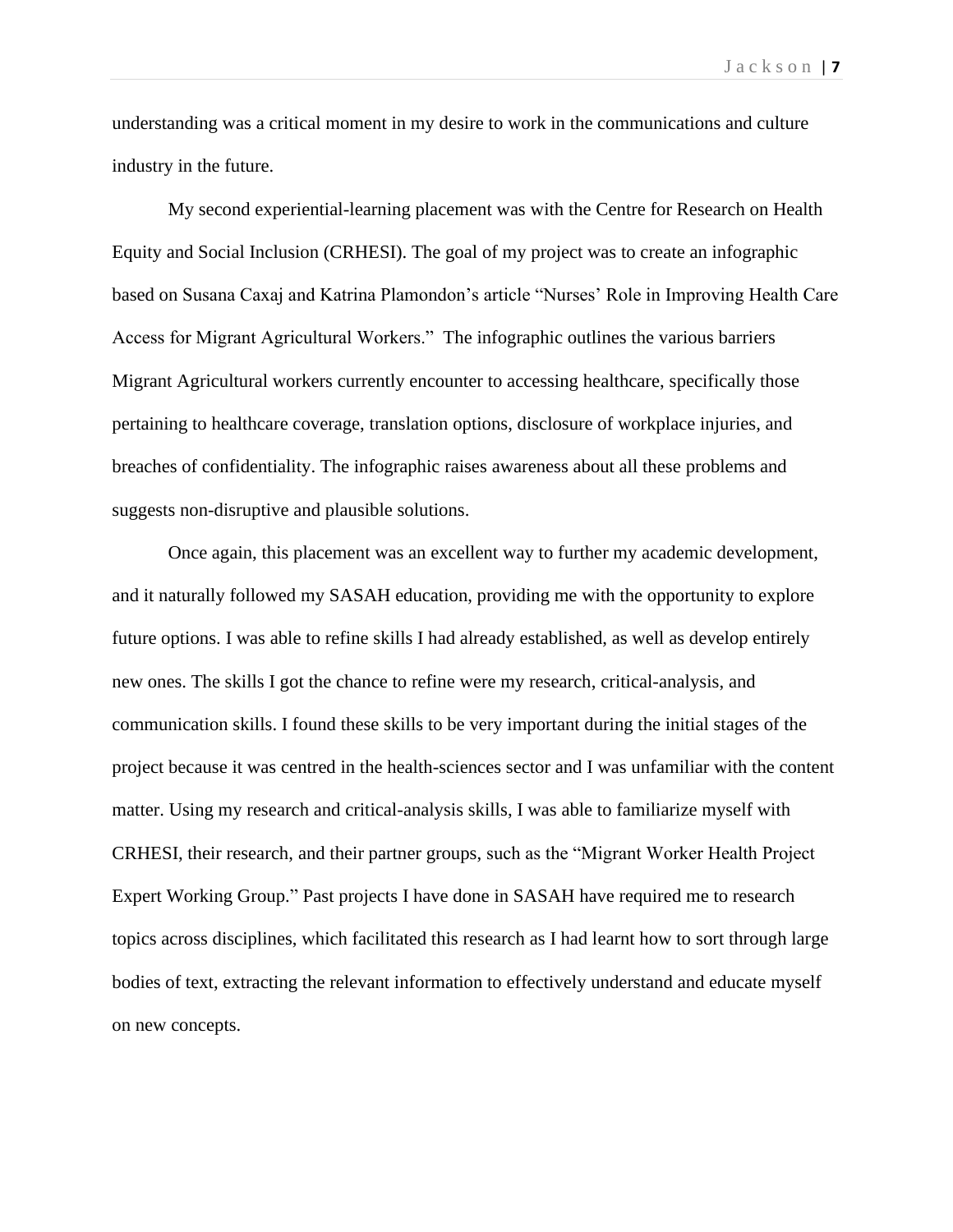This placement also allowed me to challenge and develop my communication skills in ways that were different from the previous internship. One opportunity to enhance my communication skills arose through the fact that the infographic was a communication piece itself, and I had to learn how to most effectively communicate the information to elicit the desired response of viewer engagement. I had to focus much more on language than I usually would have, as we wanted the infographic to provide succinct information without losing too much detail. Phrasing most of the issues as questions with the solutions as the responses was a very active choice: we wanted to encourage viewers to read on because they were curious about the answers, as opposed to pushing the information onto them in a manner that could be perceived as accusatory.

Visual communication through the graphic design was also an entirely new experience for me. I had never created a stand-alone visual piece before, as I usually have a presentation or an abstract to supplement and explain my work. It was a trial-and-error process, and I initially struggled: my first approach was to emphasize the wording through a minimalistic design; however, the overly simple layout lacked the eye-catching features necessary for this type of poster. I concluded that more intricate colours and designs would not take away from the content but would supplement it by allowing for the images to stick in viewers' minds. I do not claim to be a visual artist, but this project allowed me to re-envision graphic design as an element of communication, and that shift in understanding allowed me to make a final product that achieved its goal of being visually inviting and has the potential to impact a wide audience.

First Draft vs. Final Draft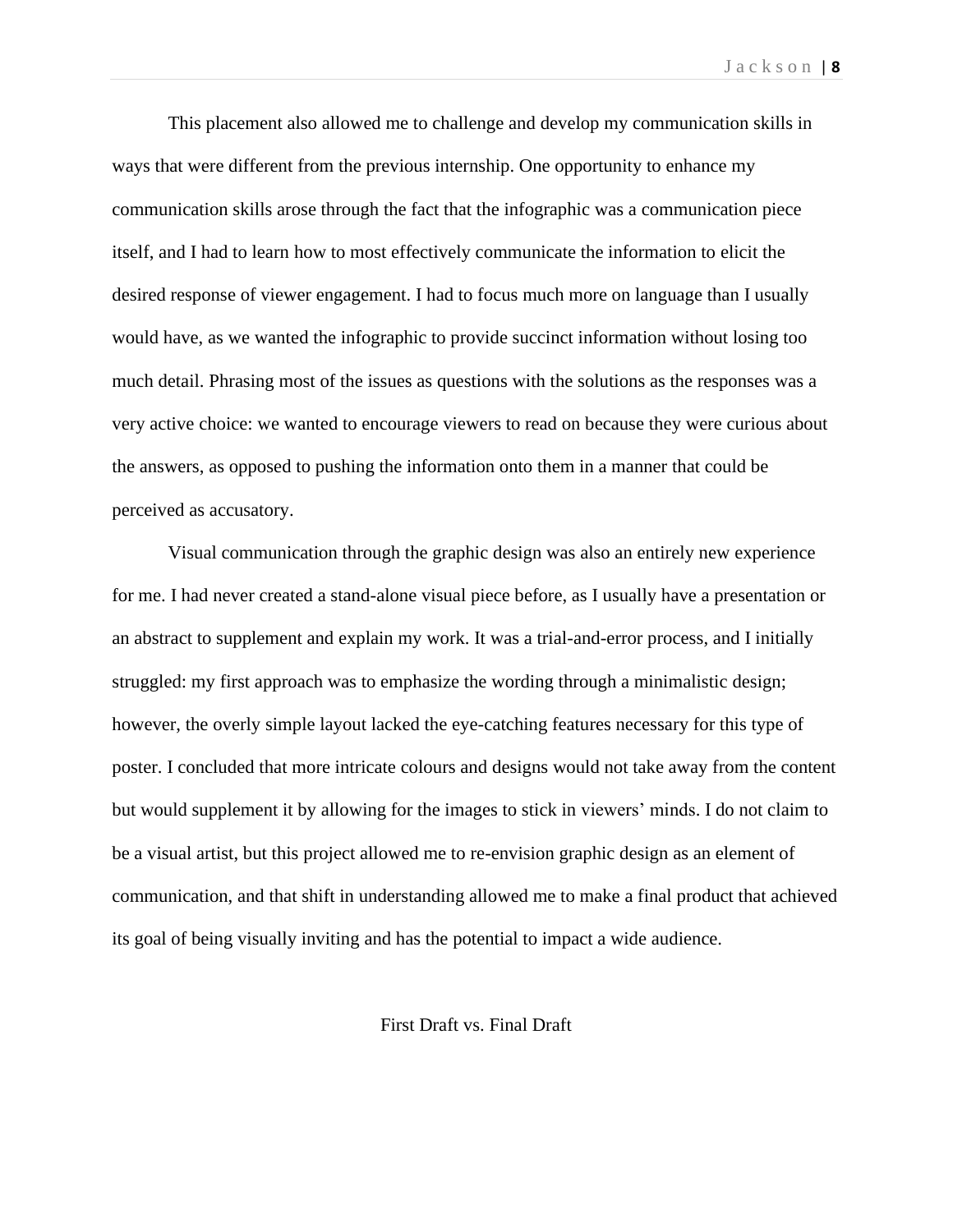

Communication was also very important in terms of explaining my ideas and discussing my queries with my supervisor, Professor James Shelley. As I have mentioned, my Western Heads East internship had already taught me the importance of concisely articulating myself, and this was equally important during this project. When I was developing the various drafts and deciding how I wanted to express the information on the infographic, there was a lot of back and forth between Professor Shelley and I, so it was important that I was communicating clearly to avoid making the process any more confusing. This regular communication allowed for us to establish a very good working relationship. Professor Shelley gave me a lot of creative freedom and let me work very much at my own pace which I really appreciated because it taught me to set deadlines and hold myself accountable. Learning to work under different styles of supervision was a great experience through these placements as it made me feel more prepared for real-world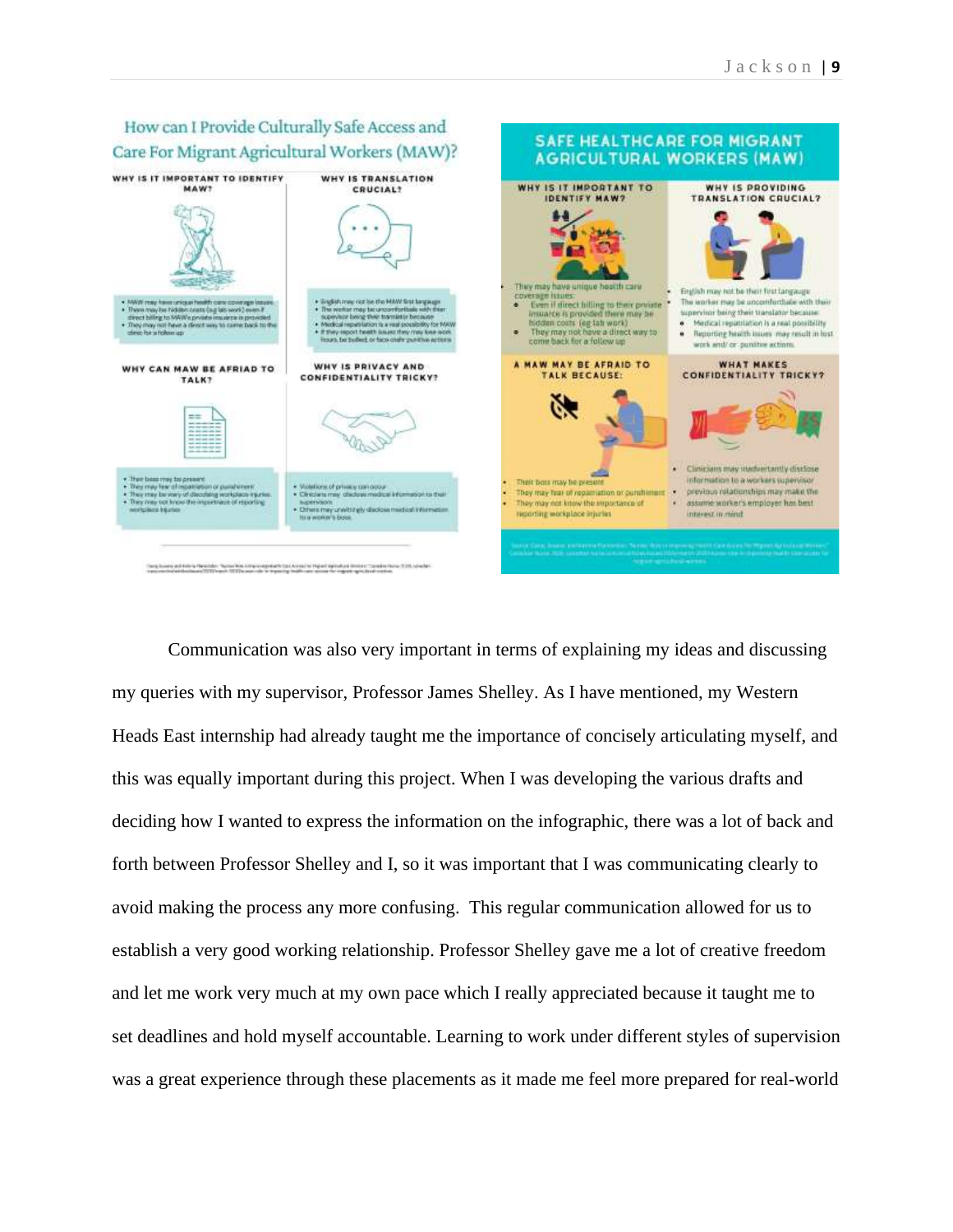working situations and confident that I can work under any type of leadership, whether that means meeting set goals or establishing my own timeline. It has also helped me to understand what kind of environment I would prefer to work in.

Moreover, the fact that this project was based in the health-sciences faculty meant that I got to work with individuals I may not have been involved with in my regular academic career. Other than Professor Shelley, I also got to meet Katrina Plamondon, who co-wrote the article the project was based on, and she shared her opinions and thoughts on how I could improve the visual presentation and textual content of the infographic. This provided me with a lot of direction, and it was great to make those cross-disciplinary connections and see how various fields of study may intersect. Additionally, although these were not direct connections, I hope to have positively impacted migrant agricultural workers and the wider healthcare community through the infographic's potential to spread information and encourage large-scale change. I think that being involved in a community-engaged-learning placement is an excellent opportunity to give back and to explore how our actions can positively impact the wider community in ways we may not have expected.

As I have already touched upon, SASAH was crucial to my ability to successfully complete this placement. The various research, analysis, communication, and literary skills I have developed in SASAH allowed me to understand the project and effectively express the information included in the infographic. SASAH also offered me a great advantage when it came to approaching elements of the infographic that I was less sure about, such as the graphic-design portion. Since the program is interdisciplinary, over the past four years I have done various courses that required me to challenge myself and step outside my comfort zone: For example, in second year, we created our Museum for Future Fossils exhibition, where I created my first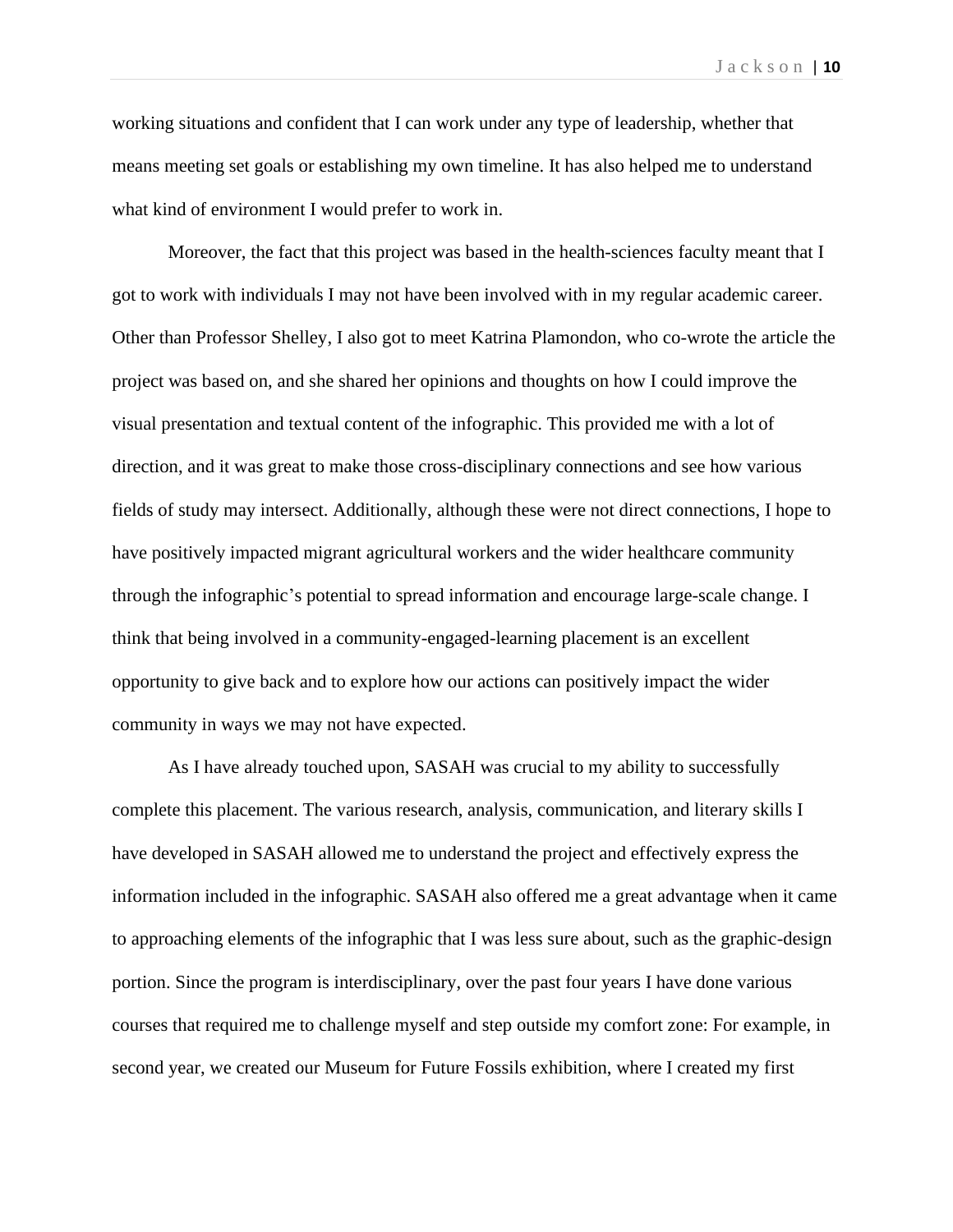visual-arts piece. Therefore, although I was unfamiliar with graphic design, my experiences in SASAH have shown me that I am capable of achieving daunting tasks when I set my mind to them, so I had the confidence to take on this placement, knowing I could overcome these difficulties.

This placement pushed me to work on a project that I would not have necessarily applied for prior to SASAH. I have never considered myself a visual artist nor do I have much experience in graphic design, and the fact this placement was in heath sciences made it even more distant. However, through this project, I was pushed to develop my communication and analysis skills. It opened my eyes to various career paths and showed me that communication does not have to be limited to journalism, as I experienced its potential through website design and infographics. I have always wanted to make a difference and positively impact other communities, and I now understand that there are so many avenues that can be taken to achieve that.

I feel it is important to discuss the fact that both of my placements were completed during the COVID19 pandemic. I would first like to acknowledge how grateful I am to have been able to carry out these projects remotely and to have had access to all the necessary amenities to be supported throughout. That said, the pandemic still presented various obstacles, and having to work from home was a big shift for everyone. Through these unprecedented circumstances, I learnt about the importance of setting a schedule to stay on top of my work, especially since the monotony of quarantine can lead to a lack of motivation. It was also important for me to set weekly goals so that, although not much was changing around me, I could still feel as though I had achieved something.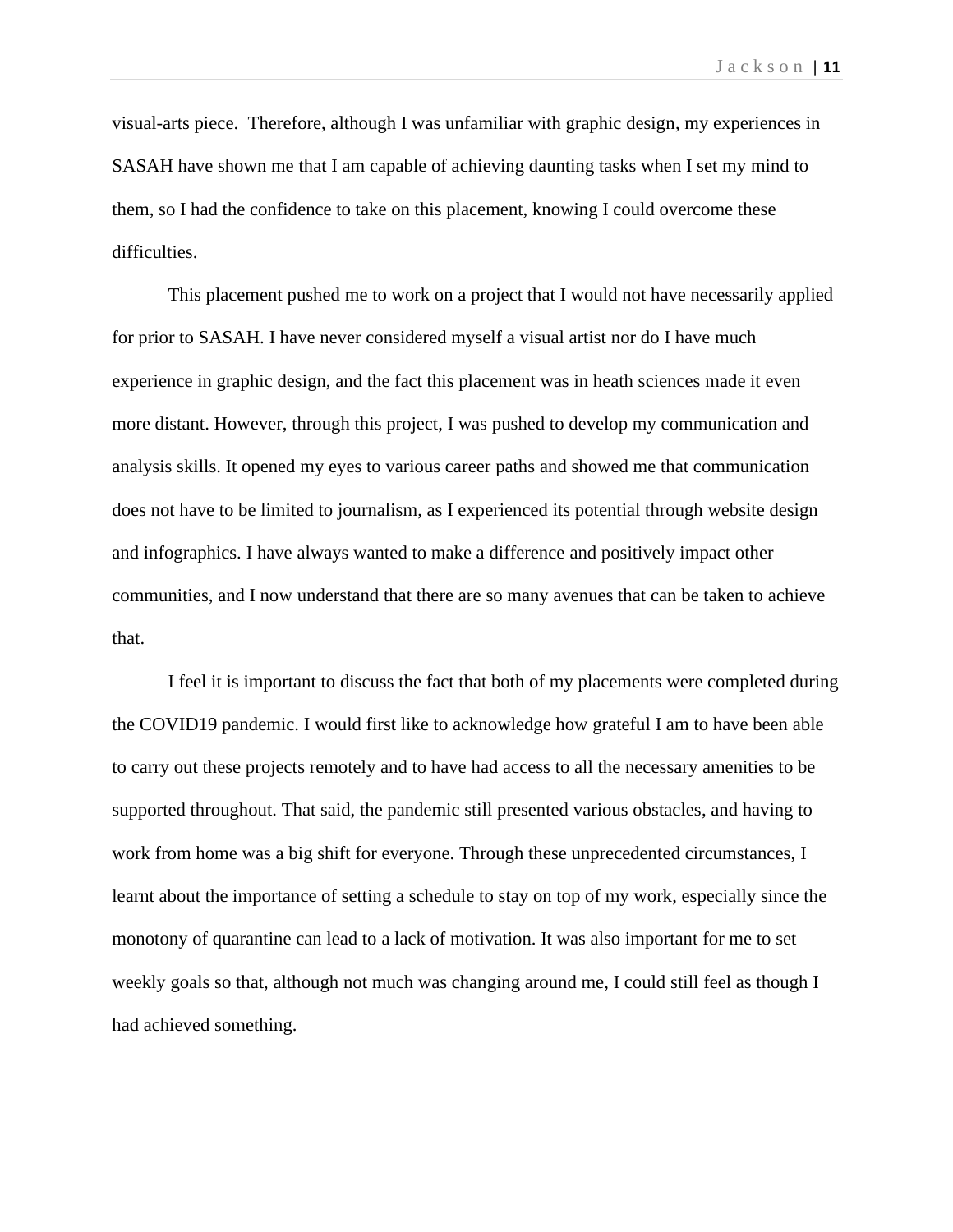The placements also provided a great escape from the everyday world because they gave me a project to focus on, and they kept me in contact with my group members and my supervisors. It may not seem like much, but that daily interaction made a big difference to my mood. Moreover, the projects helped me to connect with the wider community, both nationally and internationally, and it was interesting to see how the pandemic was affecting people all over the world, giving us a shared experience, no matter where we were from. While it was a significant change and challenge, the fact that these placements were still possible in the midst of a global pandemic gave me hope that the world will pull together and global connection will still be possible, even if it looks a little bit different than before.

In terms of the next steps, I am leaning towards the communications industry, which could include, but is not limited to, journalism, reporting, advertising campaigns, and radio. I am focused on amplifying voices, through making human connections and communicating people's stories to the rest of the world. That can take on so many different forms, and because of that, I am open to all different types of projects, providing connection and amplification are some of their core goals. These placements have impacted my future career steps because they have helped me understand what I am passionate about, as well as significantly boosted my confidence around my ability to successfully achieve tasks. They will also show employers that I can work on a vast range of topics and that I will not be limited to projects in a specific sector. I am always willing to take on a new challenge, which will undoubtedly benefit me in the future, and this is a mindset SASAH undeniably helped to foster and develop over the past four years.

The placements themselves were both very impactful in terms of challenging me, developing my skills, and helping me to decide what my next steps are going to be; however, it was through the reflections, reports, and the final presentation, that I was able to fully grasp the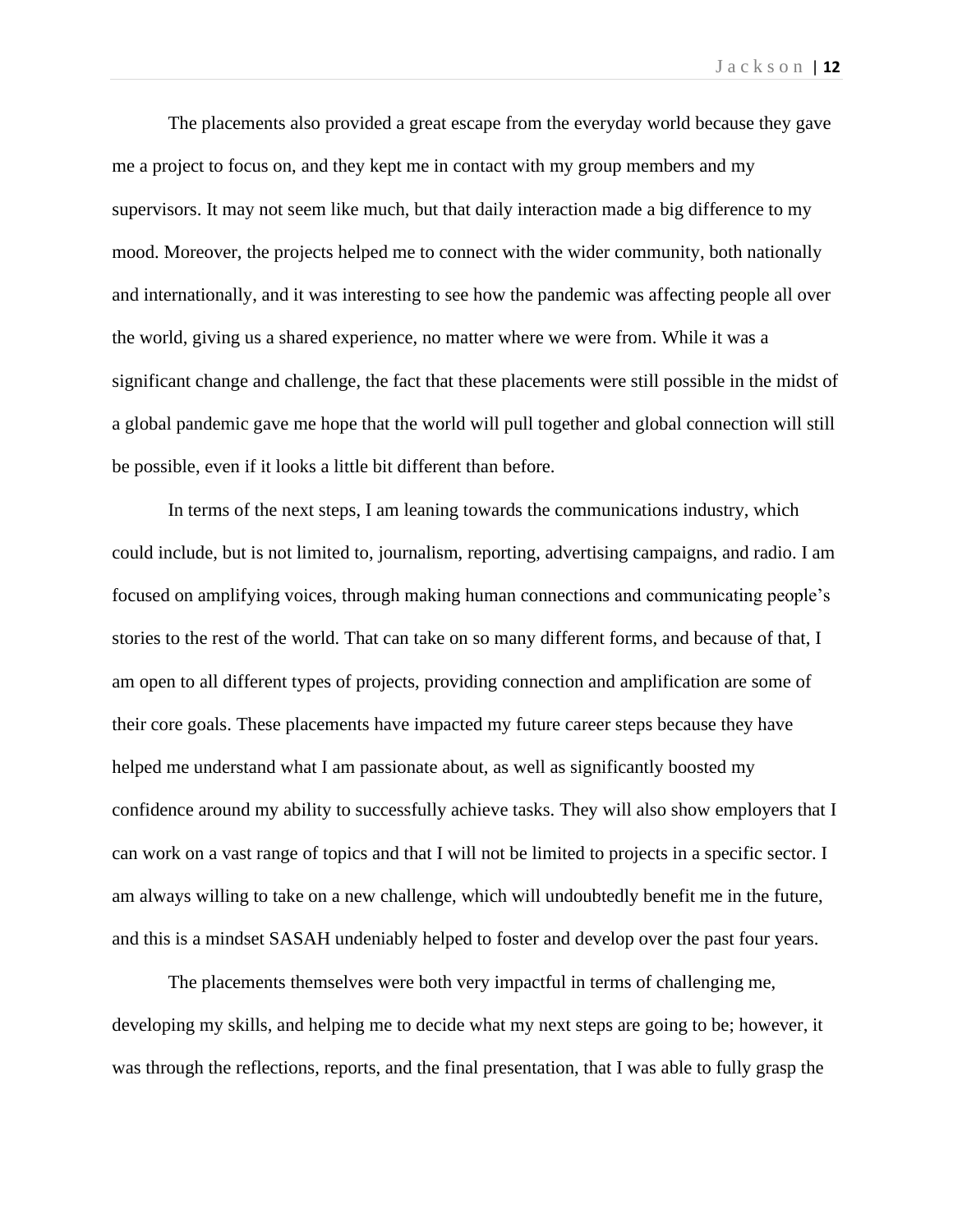importance of the experiences. Creating my final presentation really pushed me to reflect upon what was most important to me and to pick out what I learnt from it. I had a lot to say, but the constraints of the seven-minute presentation meant that I really had to hone in on my most significant takeaways from the experiences. This highlighted to me how important it is to actively reflect on and engage in your work, taking the most you can from it as opposed to mindlessly completing tasks. There were certain skills I had been using subconsciously, such as adaptability and critical thinking, that I was able to explicitly outline and recognize through reflective learning. I am a big believer that you should put your passion into whatever you do, and through my presentation, I was able to see how I managed to put my passion for connection into both projects, which I will continue to do in the future.

Watching my classmates' presentations showed me how they also approached their placements by engaging their unique passions and skills, which taught me that every experience is what you make it. QingXiao Cui and Jade Rozal, whom I worked alongside for the WHE internship, both had different presenting styles than I did, and they focused on parts of the project that I had skimmed over more briefly. One example of this was the fact that Jade included a short video of the website we designed in her presentation. This allowed her to showcase our accomplishments in a far more cohesive manner and informed the audience of the scope of the project. Through noticing these differences, I saw how I could improve my presentations in the future and realized how important it is to consider what I include in my presentations so that I can provide a better summary of the work completed to my audiences.

The other presentations also highlighted the diversity of internships my classmates have completed, which once again reminded me of how many directions I can go in after graduation. I saw how each of my classmates had excelled in their positions and had brought their values and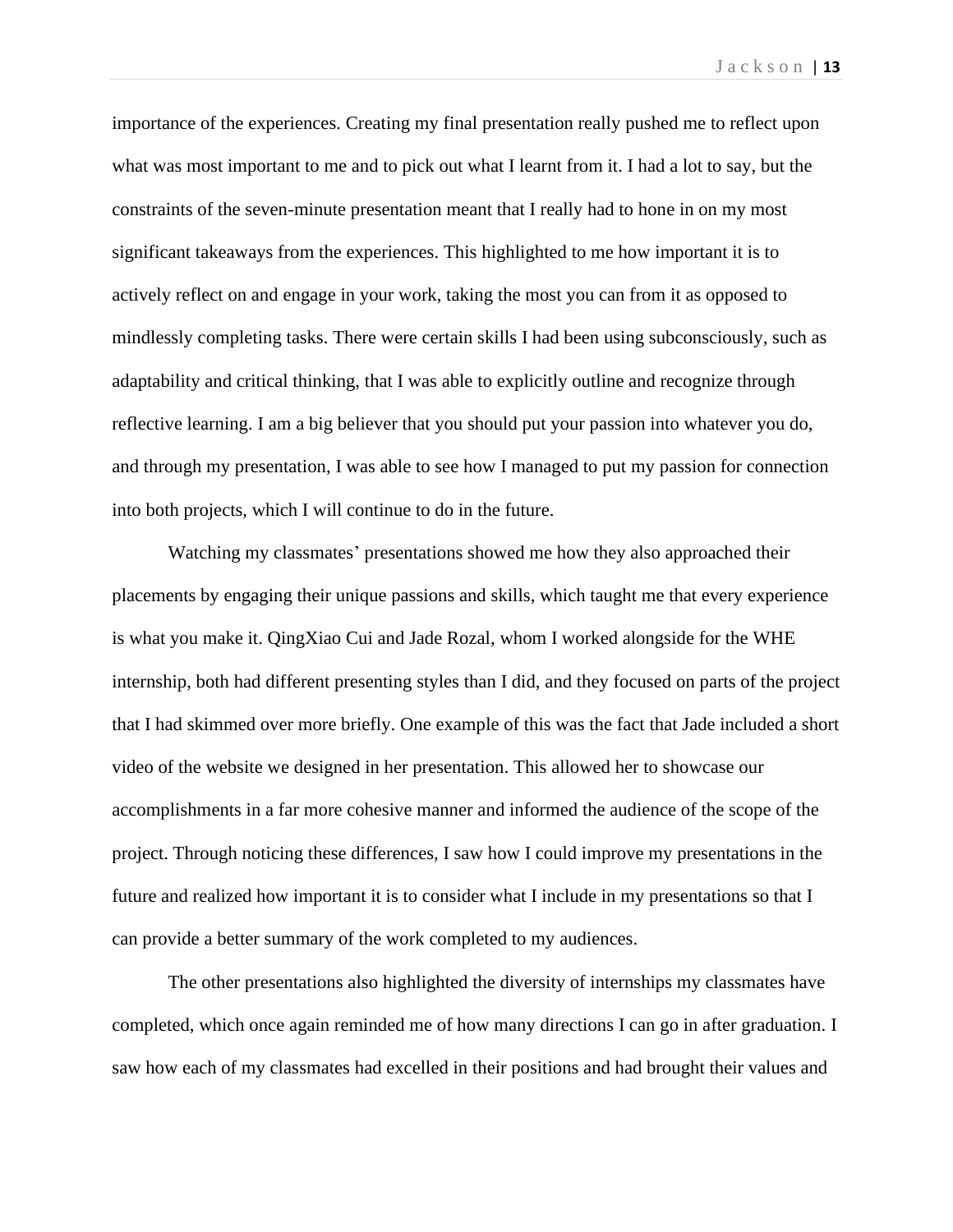experiences into their roles. Julia Campbell provided an excellent example of taking initiative and working with your values in mind: she explained that during her time as an intern at the Stratford Festival she had pushed for the costume cutters to be included in the archival documents where they had previously not been. She expressed that she wanted to make sure that credit was being given where credit was due, and she took on extra work to make it possible. I hope to be able to lead with my values in the same way. Above all else, my peers' presentations encouraged me to try to learn from those around me, as everyone has such a valuable and important perspective to share.

I would strongly encourage all future students to make the most of their experientiallearning opportunities: taking risks and applying for an internship that interests you, even if it is slightly outside of your comfort zone, can really pay off. While I had very little experience creating websites or doing graphic design, I dived headfirst into two experiences that relied heavily on those skills. I was very interested in the projects' goals and so was not held back. This was possible because I knew that SASAH had set me up for success in terms of providing me with basic technological expertise that I could build upon and teaching me how to use critical thinking and problem solving to overcome obstacles that arose. Pushing into new sectors allowed me to connect with and learn from so many people, which exposed me to new perspectives and potential future options.

These placements helped me to discover how my passions can be translated into various fields and provided me with an opportunity for significant personal and professional growth. The experiences and the skills I gained through them will always be important to me and the placements were a great way to wrap up my SASAH education by providing me with a fantastic introduction into the post-graduation working world.